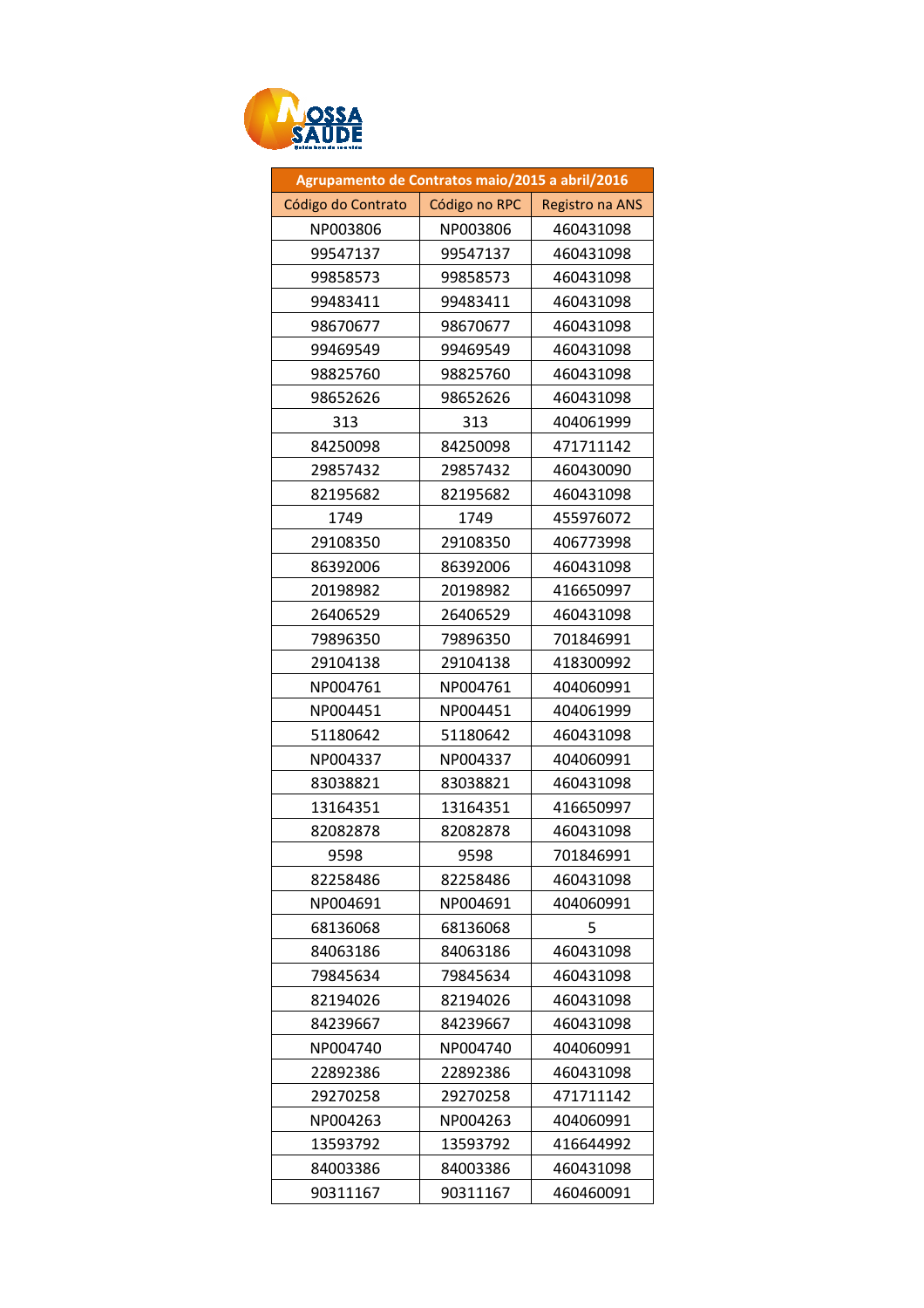| 81354667 | 81354667 | 460431098 |
|----------|----------|-----------|
| 89423586 | 89423586 | 460431098 |
| NP004837 | NP004837 | 404060991 |
| 93131077 | 93131077 | 460431098 |
| 43148219 | 43148219 | 471711142 |
| 51180700 | 51180700 | 460431098 |
| 83211826 | 83211826 | 460460091 |
| UJ1012   | UJ1012   | 460537093 |
| 86388230 | 86388230 | 460431098 |
| 14494534 | 14494534 | 458192080 |
| NP004507 | NP004507 | 404060991 |
| UJ565    | UJ565    | 460460091 |
| 55606575 | 55606575 | 460431098 |
| 93193998 | 93193998 | 460431098 |
| 90628104 | 90628104 | 460431098 |
| 53026023 | 53026023 | 460431098 |
| 82885110 | 82885110 | 460431098 |
| NP004555 | NP004555 | 404061999 |
| 63358087 | 63358087 | 471711142 |
| 85986536 | 85986536 | 460431098 |
| NP004838 | NP004838 | 404061999 |
| 82979001 | 82979001 | 460431098 |
| 89623360 | 89623360 | 460431098 |
| 91251539 | 91251539 | 460431098 |
| NP004169 | NP004169 | 404061999 |
| UJ949    | UJ949    | 460537093 |
| UJ145    | UJ145    | 702341993 |
| 64435996 | 64435996 | 460431098 |
| NP004269 | NP004269 | 404061999 |
| 77036899 | 77036899 | 460431098 |
| 41658826 | 41658826 | 471703141 |
| NP015258 | NP015258 | 404065991 |
| 12984099 | 12984099 | 416650997 |
| 29104982 | 29104982 | 418300992 |
| 93253298 | 93253298 | 460431098 |
| 93312902 | 93312902 | 460431098 |
| 42910409 | 42910409 | 460460091 |
| 90655870 | 90655870 | 460460091 |
| 51180752 | 51180752 | 416645991 |
| 93343402 | 93343402 | 460431098 |
| 9590784  | 9590784  | 416650997 |
| 51835728 | 51835728 | 460431098 |
| 91255616 | 91255616 | 471711142 |
| 31648333 | 31648333 | 471711142 |
| 92290407 | 92290407 | 460431098 |
| 84196690 | 84196690 | 460431098 |
| NP004768 | NP004768 | 404061999 |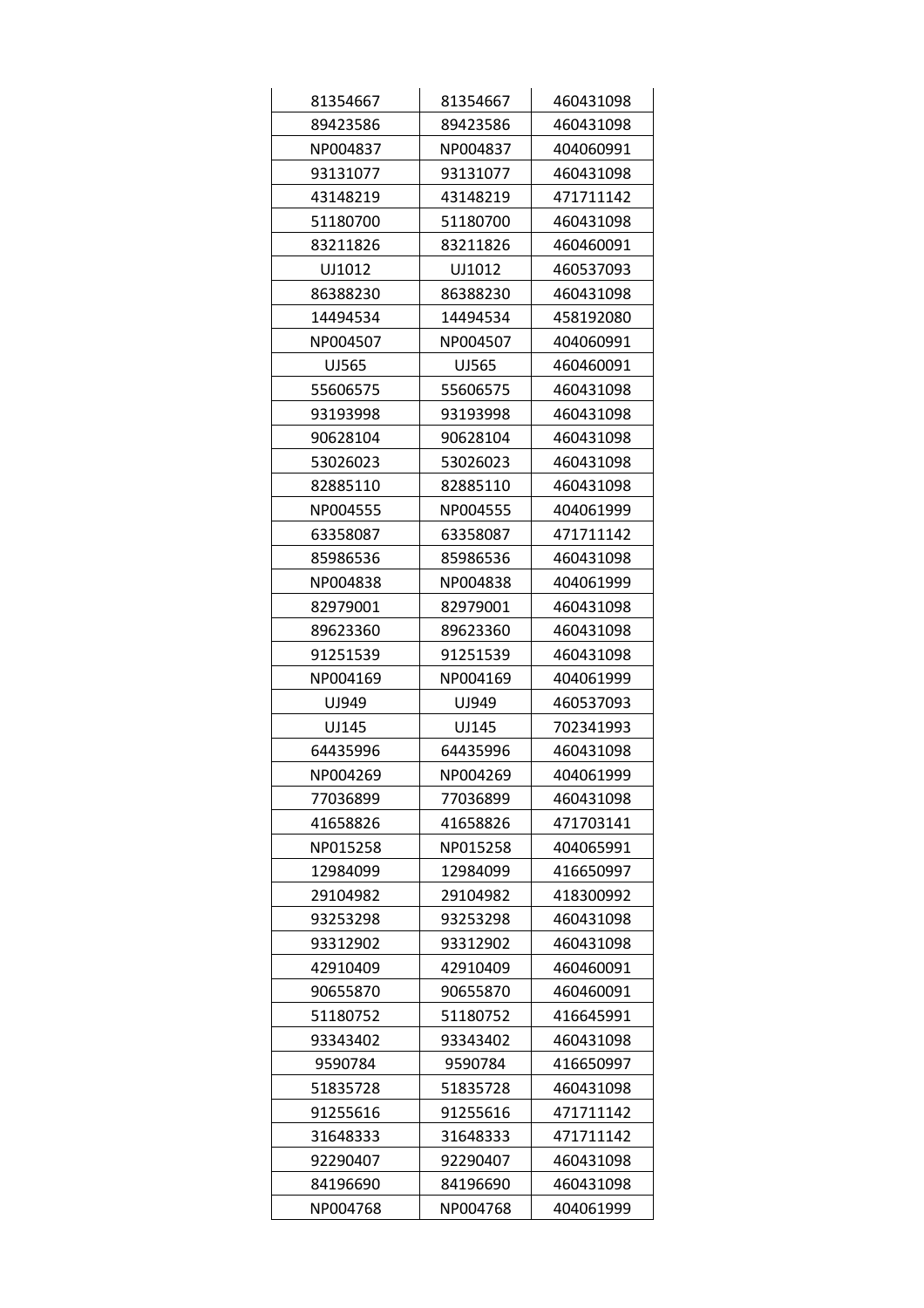| 80149879 | 80149879 | 460431098 |
|----------|----------|-----------|
| 29105881 | 29105881 | 460431098 |
| UJ883    | UJ883    | 702341993 |
| 9716     | 9716     | 701847999 |
| 23026825 | 23026825 | 471703141 |
| UJ1003   | UJ1003   | 702339991 |
| NP004769 | NP004769 | 404061999 |
| 91703898 | 91703898 | 460431098 |
| 82884778 | 82884778 | 460431098 |
| UJ974    | UJ974    | 702339991 |
| 91255065 | 91255065 | 460431098 |
| 84882910 | 84882910 | 460431098 |
| 29107897 | 29107897 | 406773998 |
| 82196502 | 82196502 | 460431098 |
| 11050780 | 11050780 | 701846991 |
| 28155760 | 28155760 | 471711142 |
| UJ889    | UJ889    | 702341993 |
| 73502011 | 73502011 | 460431098 |
| UJ12     | UJ12     | 405276995 |
| 61511251 | 61511251 | 460431098 |
| 77778817 | 77778817 | 460431098 |
| 80769481 | 80769481 | 460431098 |
| NP004292 | NP004292 | 404061999 |
| 80687171 | 80687171 | 460431098 |
| 80329378 | 80329378 | 460431098 |
| 29103650 | 29103650 | 418300992 |
| 85291967 | 85291967 | 460431098 |
| NP003956 | NP003956 | 404061999 |
| 92566465 | 92566465 | 460431098 |
| UJ1020   | UJ1020   | 460431098 |
| 84124905 | 84124905 | 471711142 |
| 83210034 | 83210034 | 460431098 |
| 30018275 | 30018275 | 460431098 |
| NP003923 | NP003923 | 404061999 |
| 55590696 | 55590696 | 460431098 |
| 93387527 | 93387527 | 460431098 |
| 88227721 | 88227721 | 460431098 |
| 92554637 | 92554637 | 460431098 |
| NP004517 | NP004517 | 404060991 |
| 93491696 | 93491696 | 460431098 |
| 80012604 | 80012604 | 460431098 |
| 13638398 | 13638398 | 416649993 |
| UJ1011   | UJ1011   | 460431098 |
| 49712247 | 49712247 | 460431098 |
| UJ606    | UJ606    | 460431098 |
| 81354534 | 81354534 | 460431098 |
| NP004722 | NP004722 | 404060991 |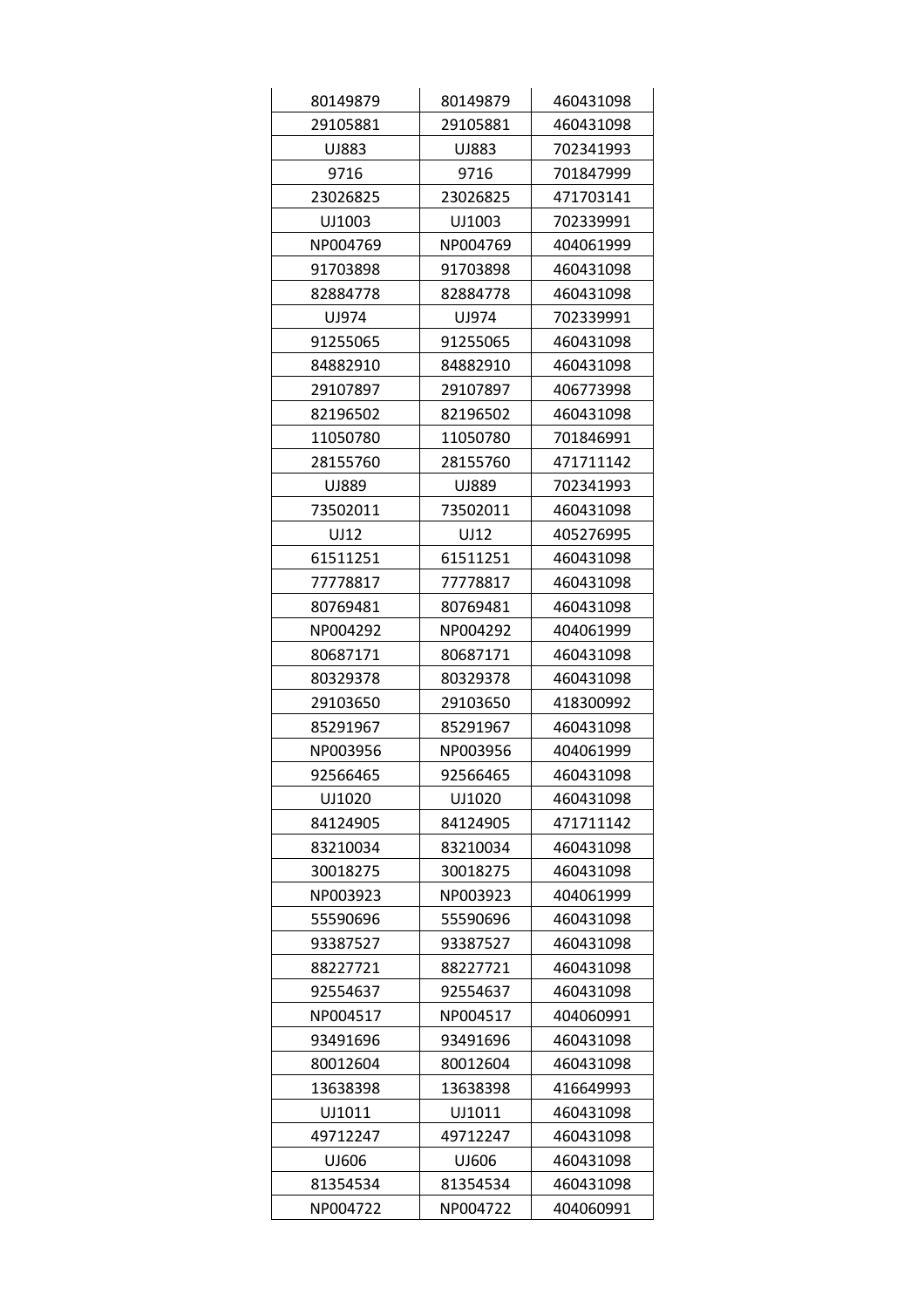| 77300268 | 77300268 | 460431098 |
|----------|----------|-----------|
| 29108185 | 29108185 | 471711142 |
| UJ610    | UJ610    | 702341993 |
| 29105390 | 29105390 | 460431098 |
| 69435649 | 69435649 | 460431098 |
| 93844352 | 93844352 | 460431098 |
| 78955813 | 78955813 | 460431098 |
| 82649516 | 82649516 | 460431098 |
| NP004720 | NP004720 | 404060991 |
| 81261576 | 81261576 | 460431098 |
| 55175343 | 55175343 | 460431098 |
| 93860546 | 93860546 | 460431098 |
| 88227911 | 88227911 | 460431098 |
| 9961255  | 9961255  | 416642996 |
| UJ204    | UJ204    | 702341993 |
| 10763    | 10763    | 701846991 |
| 93862672 | 93862672 | 460431098 |
| 84249665 | 84249665 | 460431098 |
| 82886652 | 82886652 | 460431098 |
| 92558107 | 92558107 | 460431098 |
| 29098960 | 29098960 | 460431098 |
| 40383987 | 40383987 | 460431098 |
| NP004736 | NP004736 | 404061999 |
| UJ966    | UJ966    | 460537093 |
| 93885013 | 93885013 | 460431098 |
| NP004735 | NP004735 | 404061999 |
| 10977242 | 10977242 | 471711142 |
| 58874075 | 58874075 | 460431098 |
| 94331273 | 94331273 | 460431098 |
| 94692493 | 94692493 | 460431098 |
| 13638661 | 13638661 | 701847999 |
| 58992096 | 58992096 | 460431098 |
| 90625553 | 90625553 | 460431098 |
| 30928373 | 30928373 | 460431098 |
| 29108003 | 29108003 | 471711142 |
| 94953318 | 94953318 | 460431098 |
| UJ769    | UJ769    | 405310999 |
| 56189200 | 56189200 | 460431098 |
| 18223132 | 18223132 | 416650997 |
| NP003925 | NP003925 | 404060991 |
| NP004502 | NP004502 | 404061999 |
| 14639011 | 14639011 | 701847999 |
| UJ952    | UJ952    | 702339991 |
| 31908678 | 31908678 | 460431098 |
| 8896245  | 8896245  | 701846991 |
| 35509387 | 35509387 | 460431098 |
| 57048223 | 57048223 | 471703141 |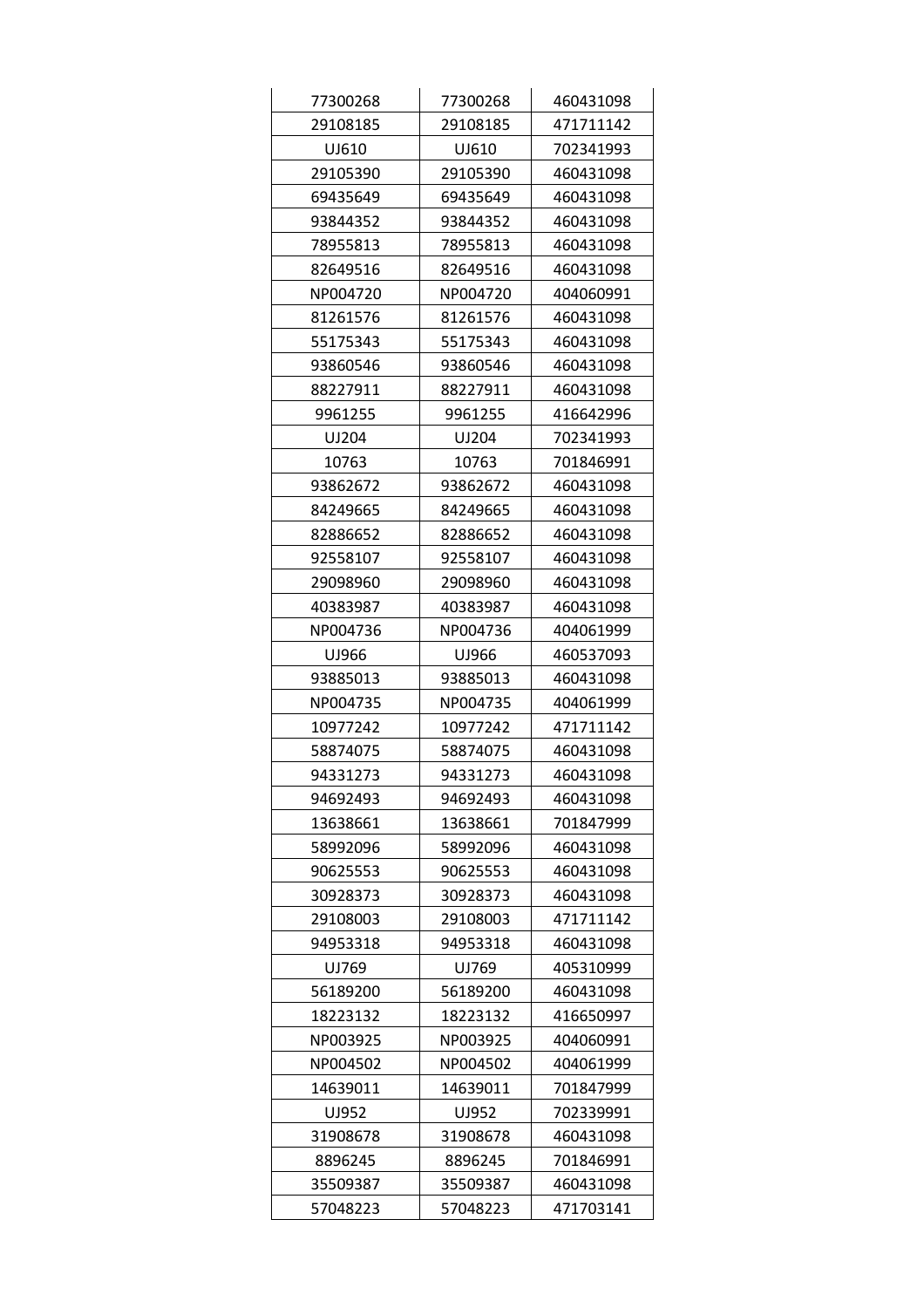| UJ101    | UJ101    | 405310999 |
|----------|----------|-----------|
| 66436870 | 66436870 | 471703141 |
| UJ981    | UJ981    | 460537093 |
| 90499725 | 90499725 | 460431098 |
| NP004142 | NP004142 | 404061999 |
| 80013128 | 80013128 | 460431098 |
| 83160397 | 83160397 | 460431098 |
| NP004199 | NP004199 | 404060991 |
| UJ903    | UJ903    | 702341993 |
| UJ961    | UJ961    | 460537093 |
| 24143009 | 24143009 | 471703141 |
| UJ244    | UJ244    | 405310999 |
| 13657000 | 13657000 | 701844994 |
| 65071906 | 65071906 | 471711142 |
| 14038501 | 14038501 | 416623990 |
| 57141042 | 57141042 | 460431098 |
| NP004274 | NP004274 | 404061999 |
| 95004687 | 95004687 | 460431098 |
| 65191106 | 65191106 | 460431098 |
| 88114965 | 88114965 | 460460091 |
| 52368079 | 52368079 | 471711142 |
| 95168829 | 95168829 | 460460091 |
| NP004619 | NP004619 | 404060991 |
| NP004771 | NP004771 | 404061999 |
| 65196800 | 65196800 | 460431098 |
| 29105164 | 29105164 | 460431098 |
| 84267617 | 84267617 | 460431098 |
| 10034374 | 10034374 | 701846991 |
| NP004715 | NP004715 | 404061999 |
| 88360715 | 88360715 | 460431098 |
| UJ785    | UJ785    | 405310999 |
| 68101570 | 68101570 | 460431098 |
| NP004300 | NP004300 | 404060991 |
| NP003962 | NP003962 | 404061999 |
| NP003982 | NP003982 | 404061999 |
| 88364902 | 88364902 | 460460091 |
| 47606471 | 47606471 | 460431098 |
| 73469810 | 73469810 | 460431098 |
| NP004493 | NP004493 | 404060991 |
| NP004615 | NP004615 | 404061999 |
| 13183    | 13183    | 416650997 |
| 64442149 | 64442149 | 701846991 |
| 95170038 | 95170038 | 460431098 |
| 13429    | 13429    | 416650997 |
| UJ988    | UJ988    | 702339991 |
| 83214544 | 83214544 | 460431098 |
| 26748503 | 26748503 | 460431098 |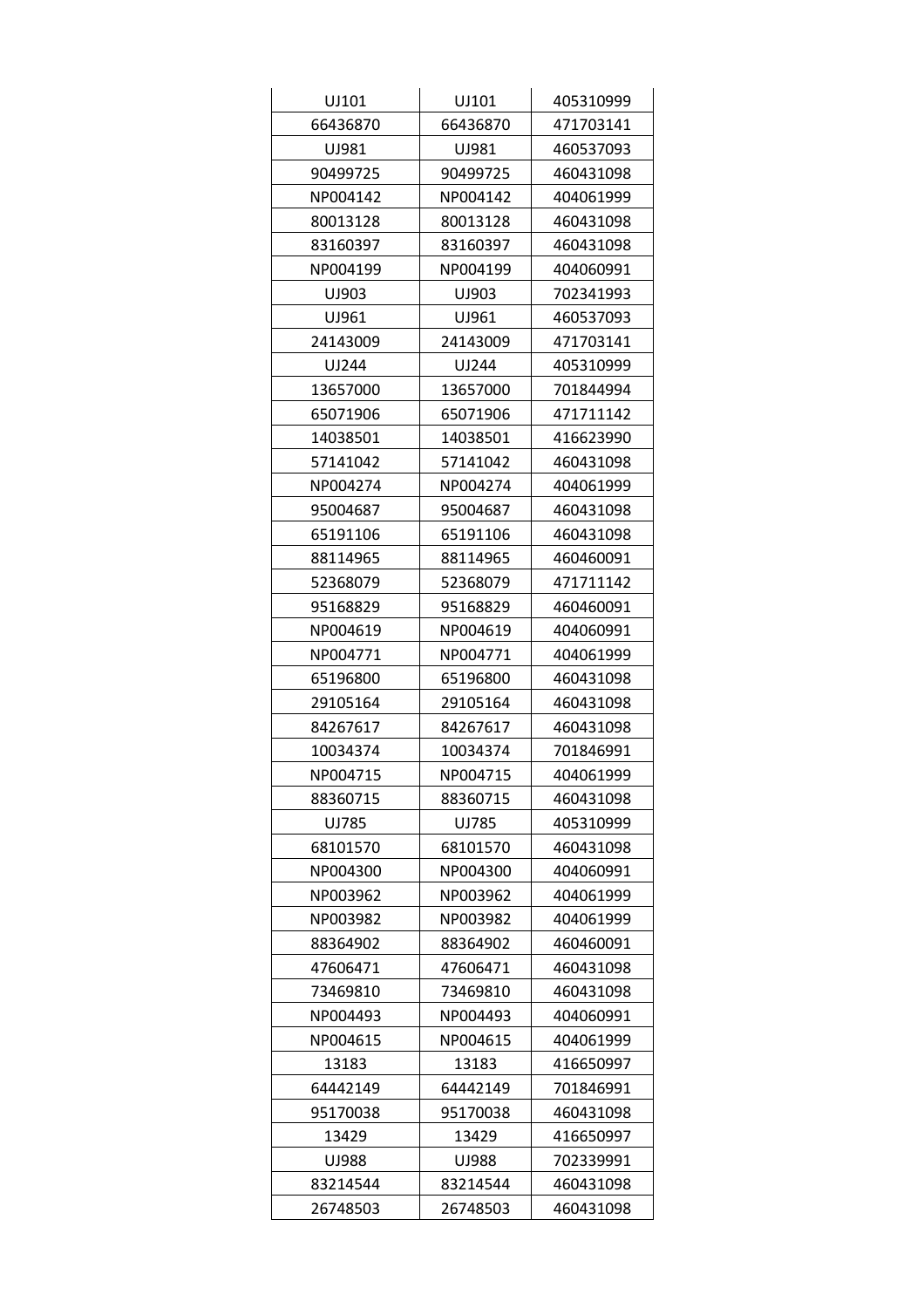| NP003998 | NP003998 | 404060991 |
|----------|----------|-----------|
| 13337963 | 13337963 | 416650997 |
| NP004568 | NP004568 | 404060991 |
| 13164645 | 13164645 | 416650997 |
| UJ201    | UJ201    | 405276995 |
| 81272455 | 81272455 | 460431098 |
| NP015268 | NP015268 | 404064993 |
| UJ999    | UJ999    | 460537093 |
| 52848077 | 52848077 | 471711142 |
| 30015623 | 30015623 | 406773998 |
| 48283169 | 48283169 | 460431098 |
| NP004487 | NP004487 | 404061999 |
| 51960343 | 51960343 | 471711142 |
| NP020150 | NP020150 | 404068996 |
| UJ1029   | UJ1029   | 702339991 |
| 47055467 | 47055467 | 471711142 |
| 78800589 | 78800589 | 460431098 |
| 15002766 | 15002766 | 701847999 |
| 95390287 | 95390287 | 460431098 |
| NP015357 | NP015357 | 404064993 |
| 6060     | 6060     | 416613992 |
| 66964187 | 66964187 | 460431098 |
| 88589634 | 88589634 | 460431098 |
| 5835     | 5835     | 416613992 |
| 21754329 | 21754329 | 458193088 |
| 82801013 | 82801013 | 471711142 |
| UJ910    | UJ910    | 702341993 |
| 63095853 | 63095853 | 471711142 |
| 14390446 | 14390446 | 458192080 |
| NP004836 | NP004836 | 404061999 |
| NP100020 | NP100020 | 455976072 |
| NP100018 | NP100018 | 455976072 |
| 1561     | 1561     | 701846991 |
| 95847237 | 95847237 | 460431098 |
| 84003973 | 84003973 | 460431098 |
| UJ144    | UJ144    | 702341993 |
| UJ659    | UJ659    | 702341993 |
| UJ947    | UJ947    | 460537093 |
| NP004742 | NP004742 | 404061999 |
| UJ1021   | UJ1021   | 702339991 |
| 95980007 | 95980007 | 460431098 |
| NP003503 | NP003503 | 460431098 |
| NP004465 | NP004465 | 404060991 |
| 29104005 | 29104005 | 406773998 |
| 85989333 | 85989333 | 460431098 |
| 29084411 | 29084411 | 406773998 |
| NP004795 | NP004795 | 404060991 |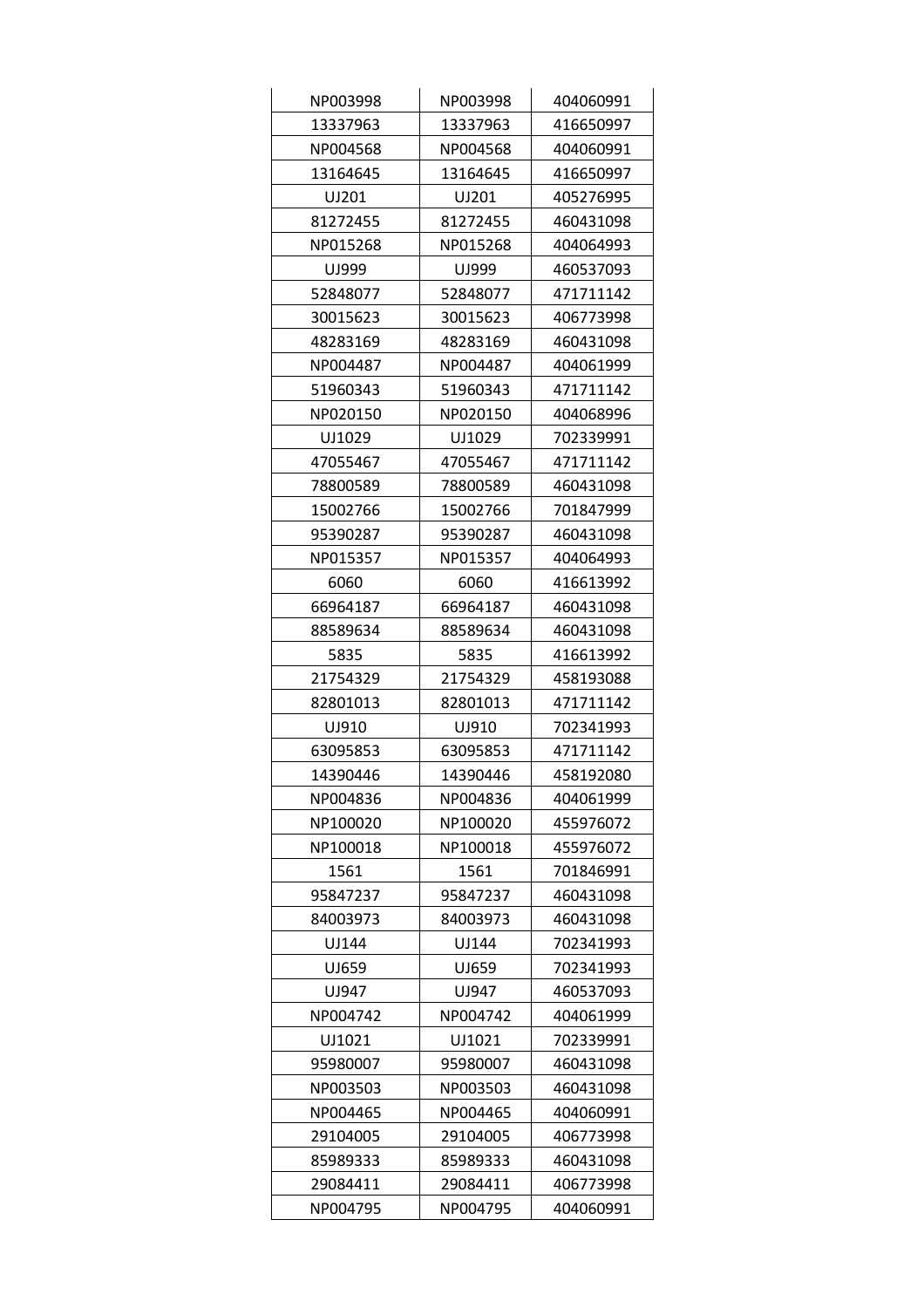| 12377187 | 12377187 | 701843996 |
|----------|----------|-----------|
| 29099696 | 29099696 | 460431098 |
| 14406185 | 14406185 | 458192080 |
| 13559745 | 13559745 | 416614991 |
| NP004772 | NP004772 | 404060991 |
| 60571768 | 60571768 | 460431098 |
| NP004711 | NP004711 | 404061999 |
| NP004794 | NP004794 | 404061999 |
| 13560014 | 13560014 | 416649993 |
| 29106674 | 29106674 | 406773998 |
| NP004164 | NP004164 | 404061999 |
| 13638855 | 13638855 | 701847999 |
| NP004525 | NP004525 | 404060991 |
| 65597002 | 65597002 | 460431098 |
| 26021882 | 26021882 | 460431098 |
| 39842640 | 39842640 | 460431098 |
| 96003383 | 96003383 | 460431098 |
| NP003912 | NP003912 | 404061999 |
| 14404899 | 14404899 | 458192080 |
| 80379251 | 80379251 | 460431098 |
| 89824797 | 89824797 | 460431098 |
| 13559334 | 13559334 | 416645991 |
| 14143023 | 14143023 | 701846991 |
| UJ660    | UJ660    | 702341993 |
| 10048    | 10048    | 416645991 |
| UJ1031   | UJ1031   | 702344998 |
| UJ46     | UJ46     | 405310999 |
| 79485901 | 79485901 | 460431098 |
| 77349106 | 77349106 | 460431098 |
| 48015271 | 48015271 | 460431098 |
| 47980305 | 47980305 | 460431098 |
| NP004852 | NP004852 | 404061999 |
| UJ968    | UJ968    | 702339991 |
| NP004510 | NP004510 | 404060991 |
| NP004439 | NP004439 | 404061999 |
| 31913630 | 31913630 | 460431098 |
| 96179047 | 96179047 | 460431098 |
| NP004523 | NP004523 | 404060991 |
| 13564954 | 13564954 | 416644992 |
| UJ54     | UJ54     | 405310999 |
| NP003931 | NP003931 | 404061999 |
| UJ1028   | UJ1028   | 702339991 |
| 91697109 | 91697109 | 460431098 |
| NP004544 | NP004544 | 404061999 |
| 13656547 | 13656547 | 460431098 |
| NP004393 | NP004393 | 404061999 |
| 40098611 | 40098611 | 460431098 |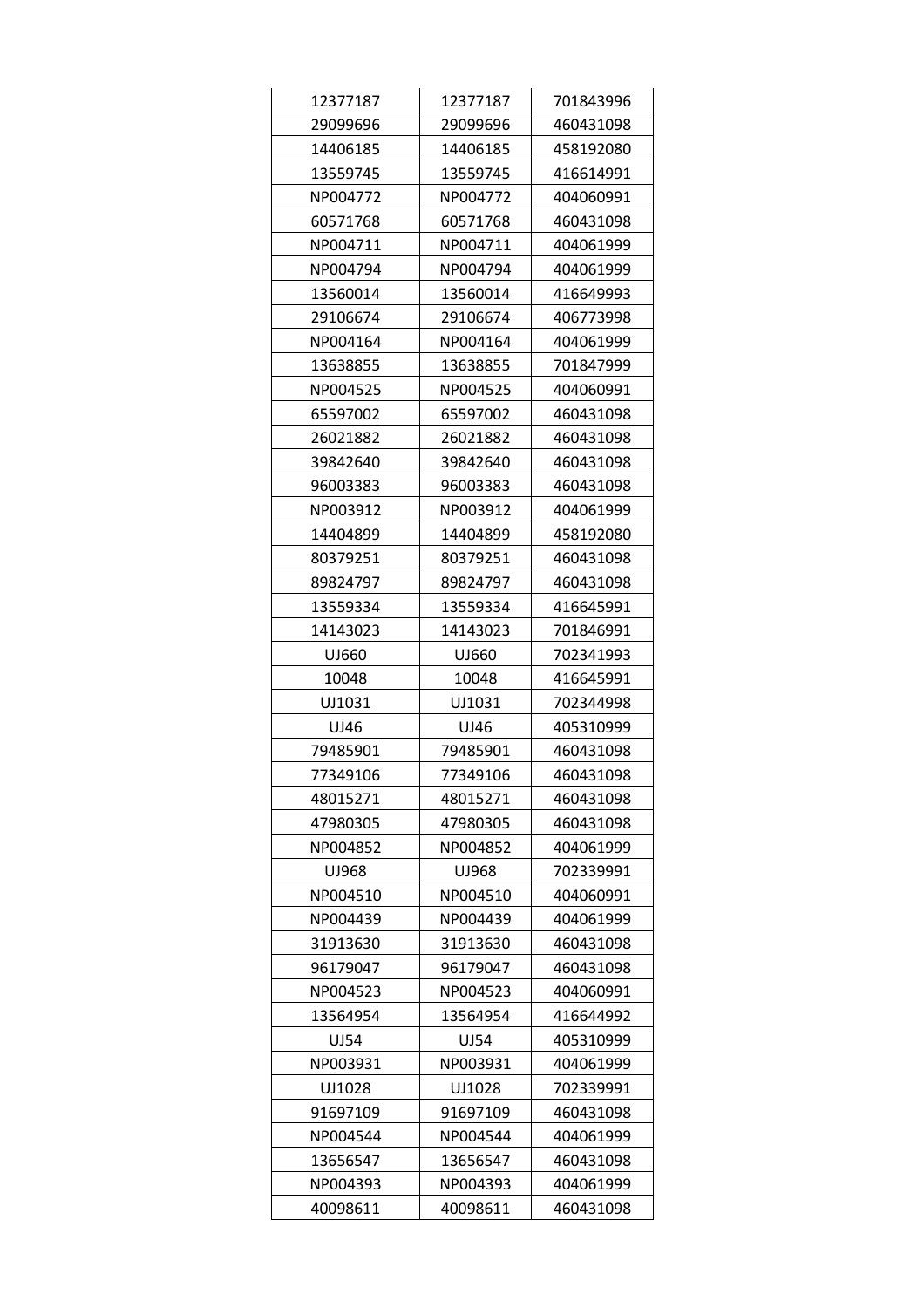| 89607890 | 89607890 | 460431098 |
|----------|----------|-----------|
| NP004155 | NP004155 | 404060991 |
| 14404920 | 14404920 | 458193088 |
| 89828831 | 89828831 | 460431098 |
| NP004780 | NP004780 | 404060991 |
| 89614910 | 89614910 | 460431098 |
| 91342943 | 91342943 | 416642996 |
| 89155650 | 89155650 | 460431098 |
| 60698854 | 60698854 | 460431098 |
| 14397498 | 14397498 | 458193088 |
| 88230415 | 88230415 | 460431098 |
| NP004378 | NP004378 | 404061999 |
| 13889903 | 13889903 | 701846991 |
| NP004360 | NP004360 | 404061999 |
| UJ701    | UJ701    | 405310999 |
| 45443378 | 45443378 | 460431098 |
| NP003961 | NP003961 | 404060991 |
| UJ1000   | UJ1000   | 460537093 |
| 40835750 | 40835750 | 471711142 |
| NP004812 | NP004812 | 404060991 |
| 41477689 | 41477689 | 471711142 |
| 13560902 | 13560902 | 416650997 |
| NP004247 | NP004247 | 404061999 |
| 96183357 | 96183357 | 460431098 |
| 87626090 | 87626090 | 460460091 |
| UJ823    | UJ823    | 405310999 |
| UJ770    | UJ770    | 702341993 |
| NP004221 | NP004221 | 404061999 |
| 56120121 | 56120121 | 460431098 |
| UJ1019   | UJ1019   | 702339991 |
| 77778387 | 77778387 | 460431098 |
| UJ185    | UJ185    | 702341993 |
| 29107063 | 29107063 | 406773998 |
| 96225801 | 96225801 | 460431098 |
| 96964725 | 96964725 | 460431098 |
| NP100010 | NP100010 | 455976072 |
| NP004791 | NP004791 | 404061999 |
| NP004747 | NP004747 | 404060991 |
| 29107965 | 29107965 | 460431098 |
| 79880990 | 79880990 | 460431098 |
| UJ807    | UJ807    | 405310999 |
| UJ240    | UJ240    | 702341993 |
| NP100017 | NP100017 | 455976072 |
| UJ1013   | UJ1013   | 702339991 |
| NP004576 | NP004576 | 404060991 |
| NP015339 | NP015339 | 404065991 |
| NP004217 | NP004217 | 404061999 |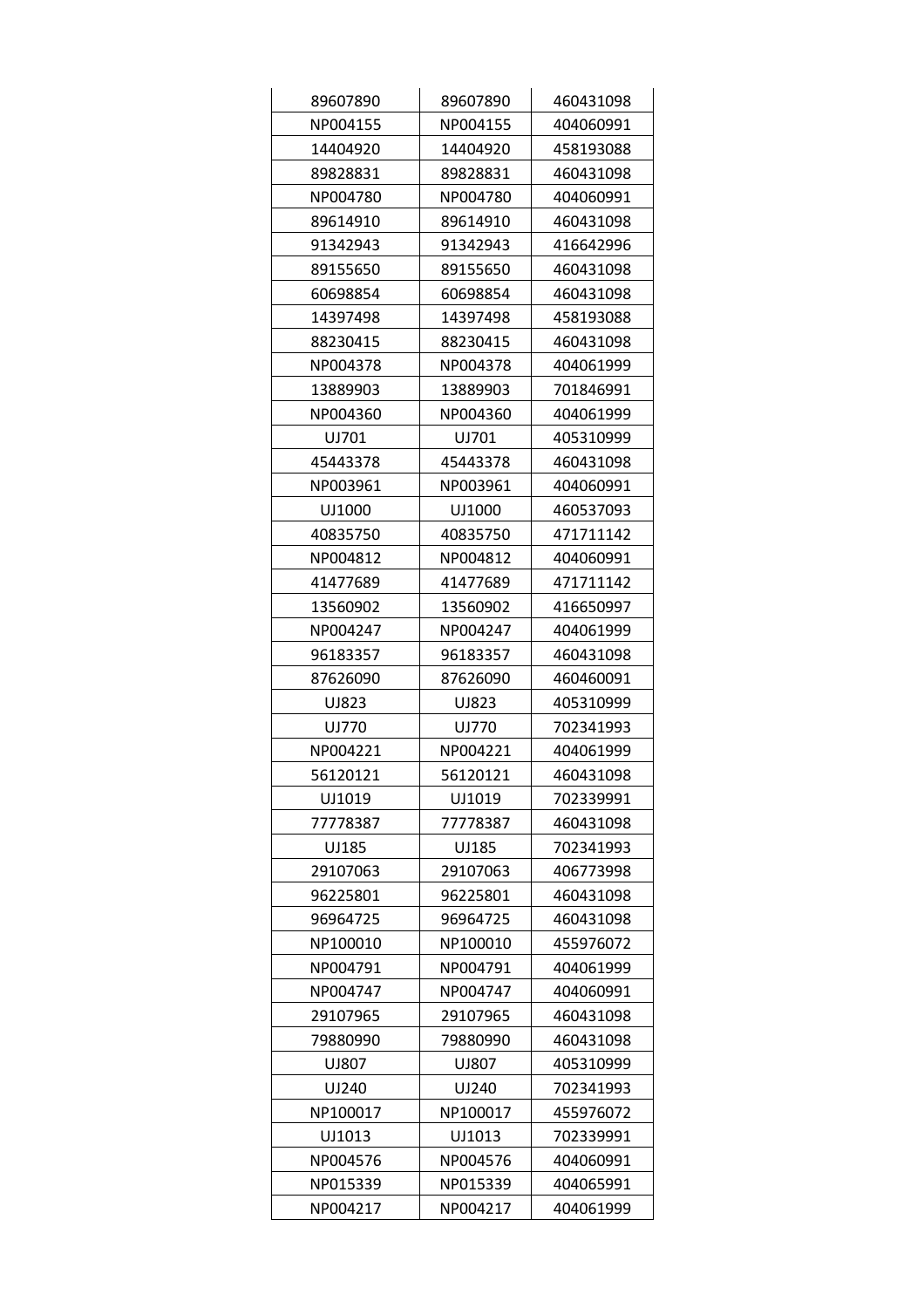| UJ857    | UJ857    | 405310999 |
|----------|----------|-----------|
| 96974131 | 96974131 | 460431098 |
| 88632064 | 88632064 | 460431098 |
| 53938460 | 53938460 | 471711142 |
| 87725102 | 87725102 | 460431098 |
| 49760186 | 49760186 | 460431098 |
| UJ946    | UJ946    | 702339991 |
| NP004684 | NP004684 | 404061999 |
| 89342953 | 89342953 | 460431098 |
| 3877     | 3877     | 460431098 |
| 44133937 | 44133937 | 460431098 |
| 80866028 | 80866028 | 460431098 |
| NP004139 | NP004139 | 404061999 |
| UJ942    | UJ942    | 460537093 |
| NP004448 | NP004448 | 404061999 |
| NP004371 | NP004371 | 404061999 |
| NP004754 | NP004754 | 404061999 |
| 90362988 | 90362988 | 460431098 |
| UJ102    | UJ102    | 702341993 |
| 82082223 | 82082223 | 460431098 |
| NP004730 | NP004730 | 404061999 |
| NP004829 | NP004829 | 404061999 |
| 35698632 | 35698632 | 416650997 |
| 29100134 | 29100134 | 460431098 |
| UJ224    | UJ224    | 405310999 |
| 41475812 | 41475812 | 460431098 |
| UJ1023   | UJ1023   | 702339991 |
| 79928486 | 79928486 | 460431098 |
| NP004564 | NP004564 | 404061999 |
| 24465006 | 24465006 | 460431098 |
| NP004436 | NP004436 | 404061999 |
| NP015294 | NP015294 | 404065991 |
| 87144653 | 87144653 | 460431098 |
| 88222736 | 88222736 | 460431098 |
| 73045209 | 73045209 | 460460091 |
| NP004289 | NP004289 | 404061999 |
| 74147513 | 74147513 | 460431098 |
| 22886892 | 22886892 | 471711142 |
| 52331384 | 52331384 | 458193088 |
| NP004024 | NP004024 | 404061999 |
| NP015374 | NP015374 | 404065991 |
| NP004450 | NP004450 | 404060991 |
| UJ221    | UJ221    | 702341993 |
| NP004683 | NP004683 | 404061999 |
| 83218360 | 83218360 | 460431098 |
| UJ1018   | UJ1018   | 702339991 |
| 14402867 | 14402867 | 458193088 |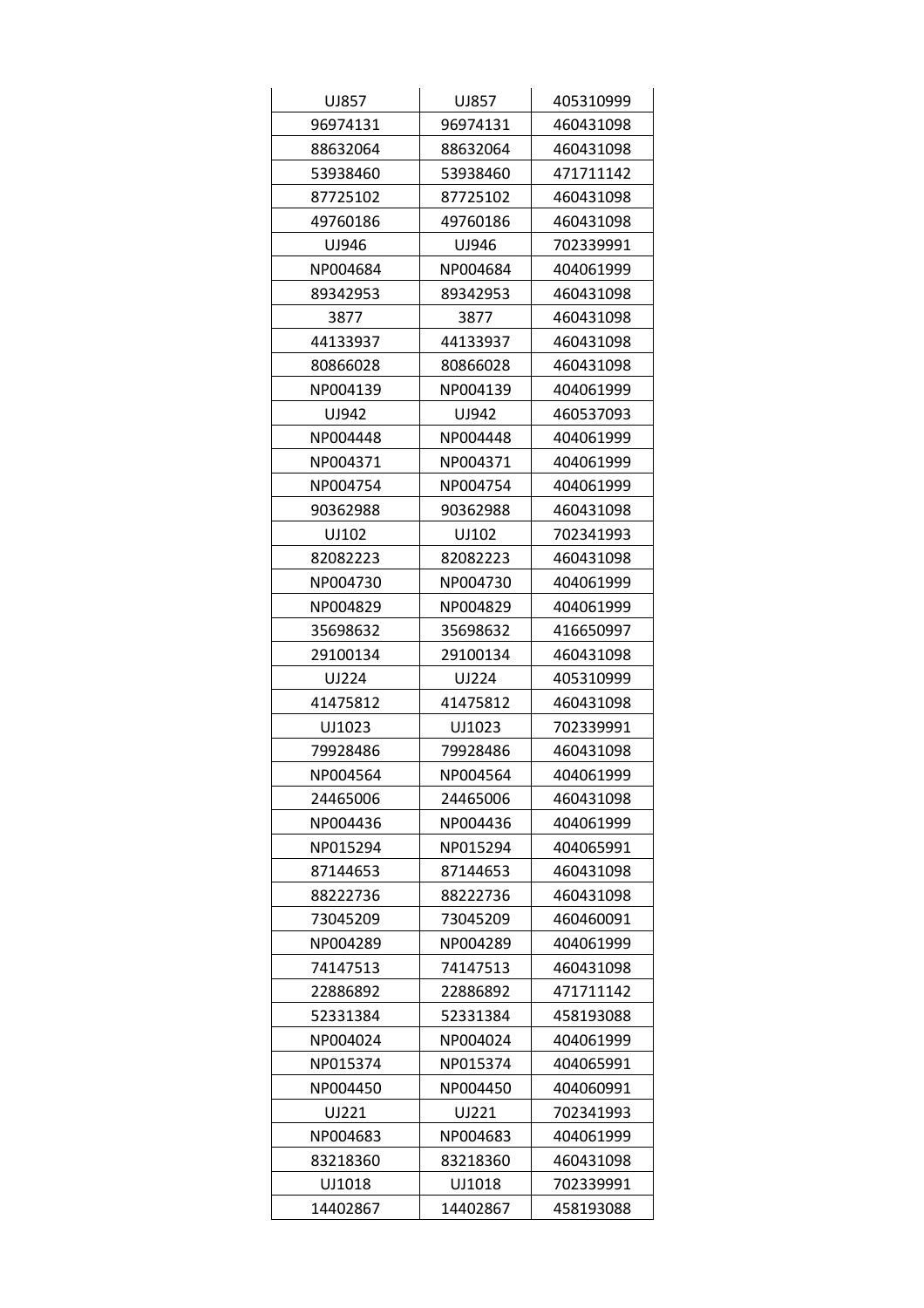| 96978415 | 96978415 | 460431098 |
|----------|----------|-----------|
| 49744684 | 49744684 | 460431098 |
| UJ255    | UJ255    | 702341993 |
| 13654415 | 13654415 | 416623990 |
| 97032934 | 97032934 | 460431098 |
| NP004626 | NP004626 | 404061999 |
| 29104954 | 29104954 | 460431098 |
| NP003966 | NP003966 | 404061999 |
| 97049813 | 97049813 | 460431098 |
| 50042560 | 50042560 | 460431098 |
| NP015267 | NP015267 | 404065991 |
| 29106633 | 29106633 | 460431098 |
| 29105170 | 29105170 | 460431098 |
| 14390086 | 14390086 | 458192080 |
| NP015366 | NP015366 | 404065991 |
| NP100016 | NP100016 | 455976072 |
| UJ141    | UJ141    | 702341993 |
| 43148244 | 43148244 | 460431098 |
| 49747987 | 49747987 | 460431098 |
| UJ880    | UJ880    | 702341993 |
| NP003924 | NP003924 | 404061999 |
| 91056505 | 91056505 | 460431098 |
| 88229067 | 88229067 | 460431098 |
| NP004344 | NP004344 | 404061999 |
| UJ231    | UJ231    | 405276995 |
| 57206210 | 57206210 | 460431098 |
| 77123870 | 77123870 | 460431098 |
| NP004608 | NP004608 | 404060991 |
| 29106732 | 29106732 | 460460091 |
| NP004633 | NP004633 | 404060991 |
| 91056654 | 91056654 | 460431098 |
| 88225546 | 88225546 | 460431098 |
| 14396895 | 14396895 | 458192080 |
| NP004468 | NP004468 | 404061999 |
| NP004323 | NP004323 | 404060991 |
| 13560396 | 13560396 | 701847999 |
| NP004703 | NP004703 | 404061999 |
| NP004130 | NP004130 | 404061999 |
| NP004415 | NP004415 | 404060991 |
| 83896191 | 83896191 | 471711142 |
| UJ793    | UJ793    | 702341993 |
| NP004503 | NP004503 | 404060991 |
| 55212109 | 55212109 | 460431098 |
| UJ131    | UJ131    | 405310999 |
| 97221189 | 97221189 | 460431098 |
| 29149548 | 29149548 | 460431098 |
| NP004449 | NP004449 | 404061999 |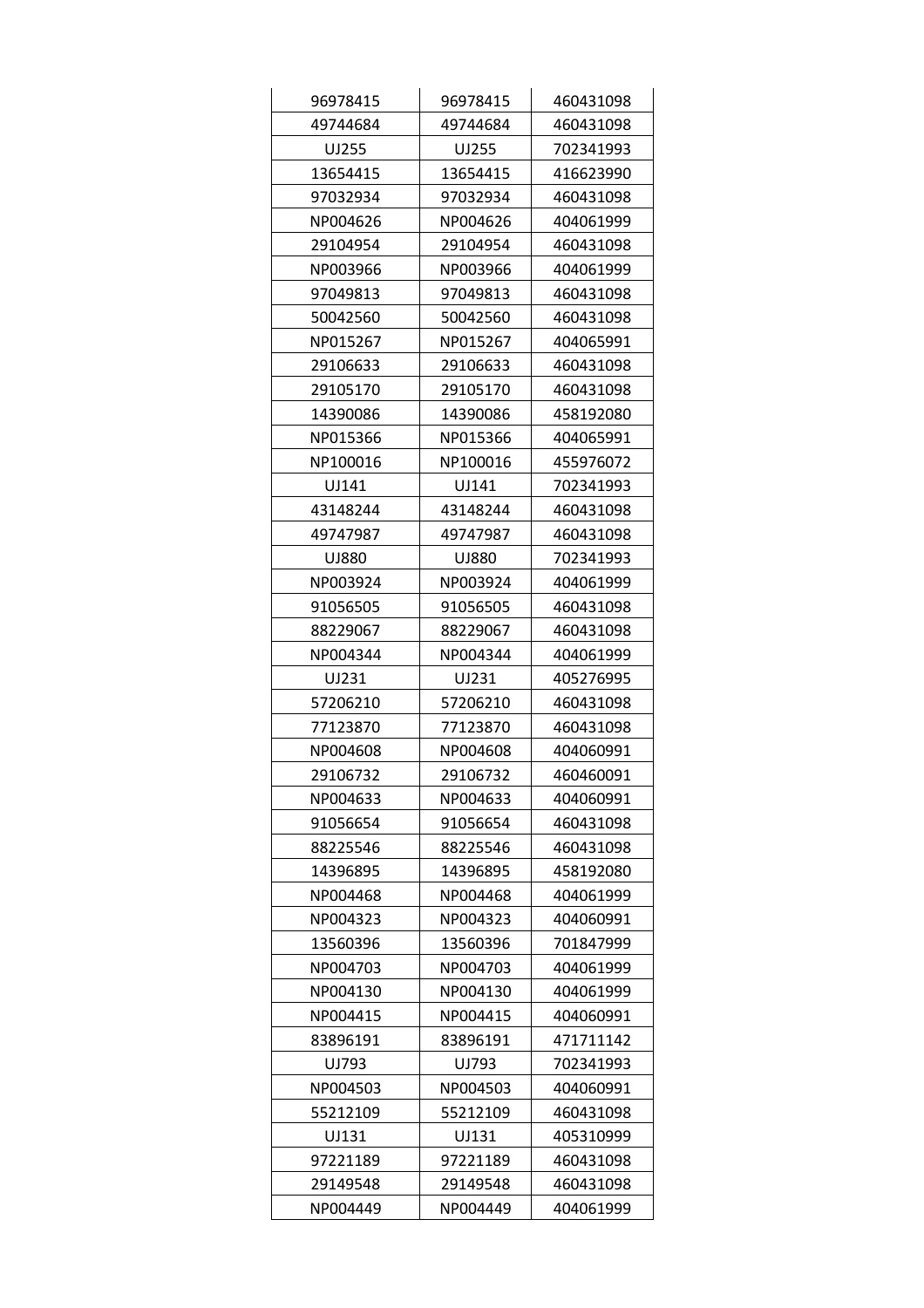| 97311573 | 97311573 | 460431098  |
|----------|----------|------------|
| UJ855    | UJ855    | 702341993  |
| 29103939 | 29103939 | 460431098  |
| NP004018 | NP004018 | 404061999  |
| NP004479 | NP004479 | 404061999  |
| UJ964    | UJ964    | 460537093  |
| NP004798 | NP004798 | 404061999  |
| 14404995 | 14404995 | 458193088  |
| NP004438 | NP004438 | 404061999  |
| NP004647 | NP004647 | 404061999  |
| UJ199    | UJ199    | 405310999  |
| NP004258 | NP004258 | 404061999  |
| 6119     | 6119     | 416613992  |
| 6052     | 6052     | 416613992  |
| NP004299 | NP004299 | 404061999  |
| NP004343 | NP004343 | 404061999  |
| 88809011 | 88809011 | 460431098  |
| NP004580 | NP004580 | 404061999  |
| 60913894 | 60913894 | <b>FPR</b> |
| 90523196 | 90523196 | 460431098  |
| 29107593 | 29107593 | 460431098  |
| NP004087 | NP004087 | 404061999  |
| 29105293 | 29105293 | 460431098  |
| NP004643 | NP004643 | 404061999  |
| NP100013 | NP100013 | 455976072  |
| UJ996    | UJ996    | 460537093  |
| NP004392 | NP004392 | 404060991  |
| 82812897 | 82812897 | 460431098  |
| 6211     | 6211     | 460431098  |
| NP004719 | NP004719 | 404061999  |
| NP015358 | NP015358 | 404065991  |
| NP004789 | NP004789 | 404060991  |
| 98471609 | 98471609 | 460431098  |
| NP004123 | NP004123 | 404061999  |
| NP004470 | NP004470 | 404061999  |
| NP004500 | NP004500 | 404060991  |
| 64418795 | 64418795 | 460431098  |
| 68136101 | 68136101 | 5          |
| 29107430 | 29107430 | 460431098  |
| 9134     | 9134     | 416650997  |
| 98798276 | 98798276 | 460431098  |
| 29105090 | 29105090 | 460431098  |
| NP004708 | NP004708 | 404061999  |
| 6212     | 6212     | 701846991  |
| NP004077 | NP004077 | 404061999  |
| 81102486 | 81102486 | 460460091  |
| NP004374 | NP004374 | 404061999  |